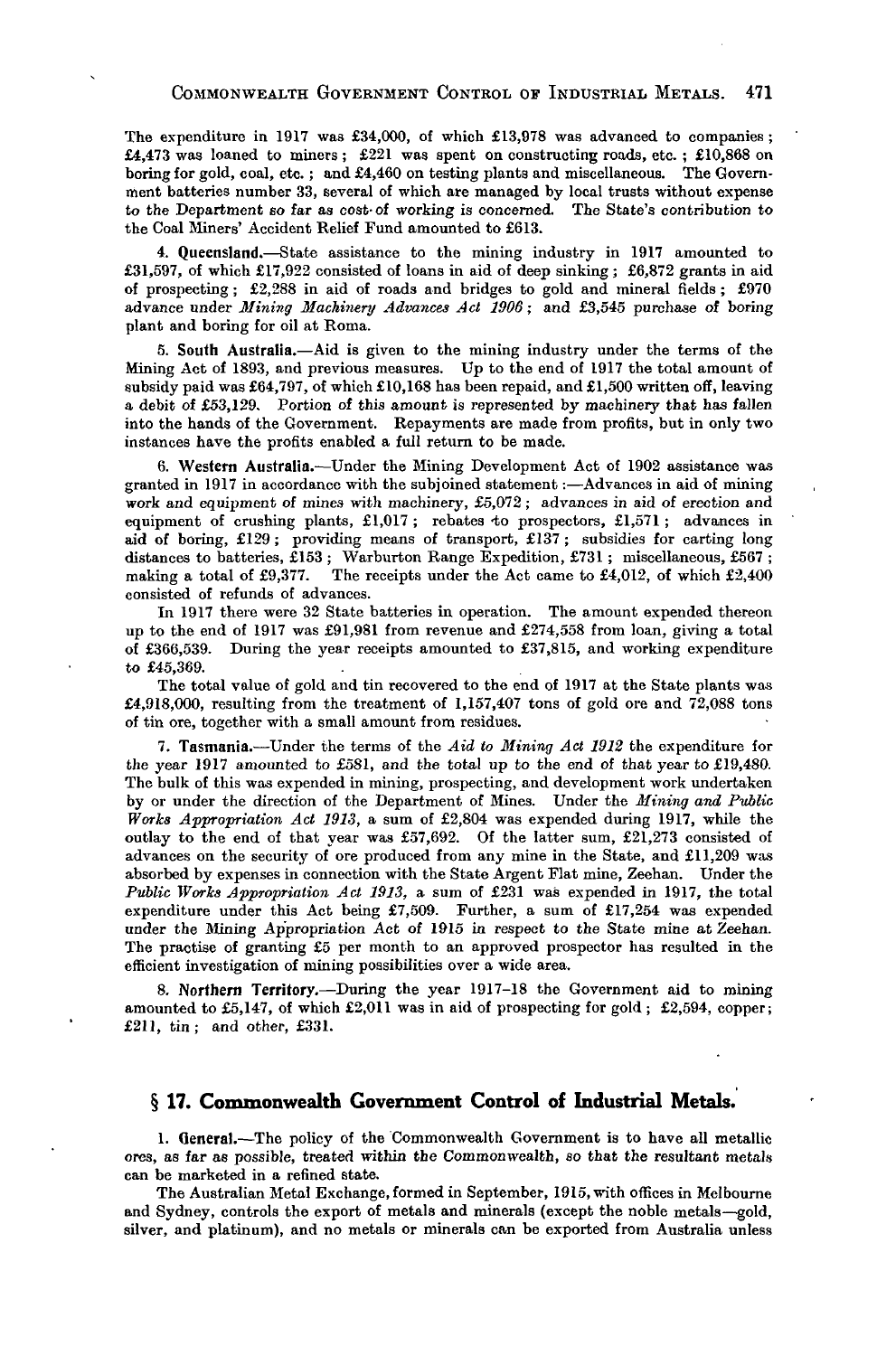## 472 COMMONWEALTH GOVEBNMENT CONTROL OF INDUSTRIAL METALS.

the contract be first registered with the Exchange by an active member and, while a state of war lasts, with the consent of the Minister for Trade and Customs. The members of the Exchange must be British companies, British firms, or natural-born British subjects, and the Attorney-General has the right of veto with regard to membership during the continuance of the present war and for one year after the declaration of peace.

2. Lead.—The following are the plants existing in the Commonwealth for treating silver-lead ores and concentrate :—

- At Port Pirie, South Australia, is situated the Smeltery and Refinery of tha Broken Hill Associated Smelters Proprietary Limited. The works wer» purchased by the above-named company from the Broken Hill Proprietary Co. Ltd. on the 2nd June, 1915, and have since been considerably enlarged and modernised. At present the works have an annual capacity of 160,000 tons of refined lead and 8,000,000 ozs. of silver, and are thus amongst the largest in the world. The Smelter Company, which provides in its Memorandum and Articles of Association for all British control, was formed primarily to treat on a co-operative basis the lead concentrates of its own shareholding companies and to undertake in addition general customs work. In order, however, to give effect to the new metal policy of the Commonwealth Government, arrangements were made about tha middle of 1916 whereby other Broken Hill companies, who were not shareholders, were enabled to participate in the advantages of co-operative smelting, refining, and realisation. As a result the whole of the Broken Hill output of lead concentrate, excepting that of the Sulphide Corporation's mine, is to-day controlled and treated by the Associated Smelters Proprietary.
- At Cockle Creek, near Newcastle, New South Wales, is located the Smeltery and Refinery of the Sulphide Corporation Ltd. The smelting plant here was established years ago, and produced bullion which was refined in Great Britain. The Refinery was added towards the end of 1917, and is now producing about 50,000 tons of refined lead and also gold and silver. The works cater for all the smaller silver-lead mines in New South Wales, Victoria, Queensland, and Tasmania, as well as for the company's own mine—the Central—at Broken Hill.
- At Fremantle, Western Australia, is located the Smeltery and Refinery of tha Fremantle Trading Company Limited. The plant running at its full capacity is capable of an annual output of 15,000 tons of pig-lead or silverlead bullion from usual grade lead concentrates. The company is at present smelting only the Northampton lead ores, which contain little or no silver, and the present output is at the rate of 5,000 tons per annum. The plant in operation has a capacity for an annual output of about 7,000 tons of pig lead.

3. Zinc.—The Zinc Producers' Association Proprietary Limited was formed in May, 1916, to control and dispose of the Australian output of zinc concentrate and metals. All the principal zinc-producing companies are members, and the Association is founded on a co-operative basis. Fundamental principles are " all British control" and " equality of treatment" to all members. The Commonwealth Government is represented on the Board, and provision is made in the Articles of Association for the appointment of a representative of the Imperial Government on the Association's London Board.

The following contracts have been negotiated with the Board of Trade, London :—

*(a)* Sale of all stocks of Broken Hill zinc concentrate and slime on hand at 31st December, 1917, less certain stipulated reserves, also the sale of 250,000 tons per annum during the period of the war and one year thereafter, and 300,000 tons per annum for nine years succeeding (if these quantities are available) plus option to the buyer over any balance of production. Full provision has been made for the requirements of works in Australia, and for all commitments in respect to contracts already made by the Association to Allied Countries.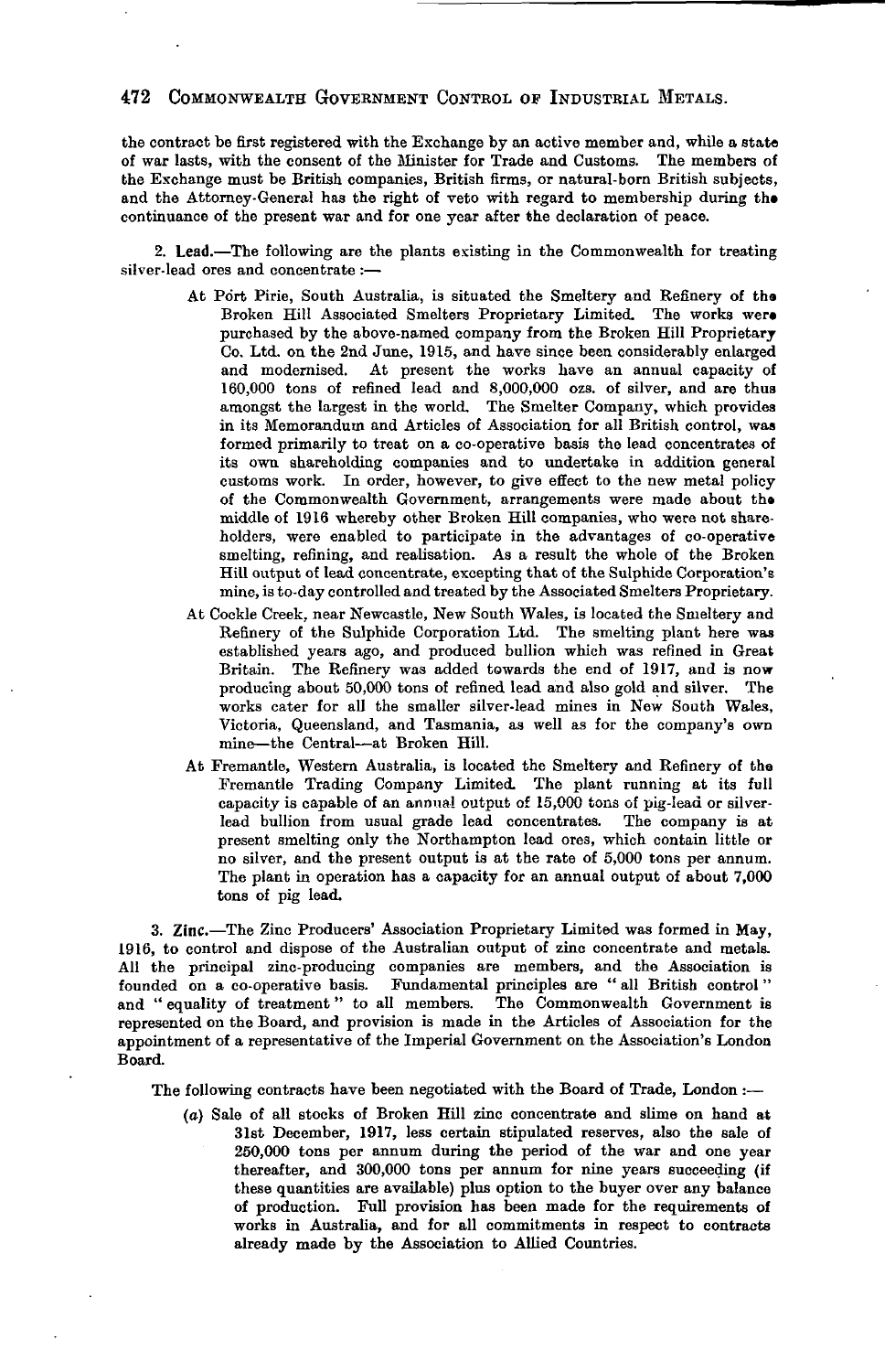(6) Sale of supplies available up to 45,000 tons per annum of spelter and electrolytic zinc for ten years from 1st January, 1918. The contract contains a provision reserving supplies for Australian consumption and for other existing markets.

In order to facilitate the early establishment of Australian zinc industries the Imperial Government has undertaken to advance £500,000, if required, to finance Australian zinc works, interest on such advances to be at the same rate as is paid by the Imperial Government.

Zinc works have been established within the Commonwealth as follow :—

- At Port Pirie, South Australia, there is a Zinc Distillery, established in 1909 by the Broken Hill Proprietary Co. Ltd., and now controlled by the Broken Hill Associated Smelters Proprietary Company Limited. This plant has a capacity for the treatment of 16,000 tons of zinc concentrates and a production of 6,000 tons of spelter and other zinc products. Nearly one-third of the spelter product is used by the Smelter Company in its lead refining.
- At Risdon, Hobart, there are works for the production of electrolytic zinc controlled by the Electrolytic Zinc Company of Australasia Proprietary Limited, which, when completed, will have a capacity for a production of about 37,000 tons of electrolytic zinc per annum. The company is also engaging in other allied industries, such as zinc rolling and the manufacture of zinc oxide, lithophone, etc.

A contract for electrical power has been arranged with the Tasmanian Government. The first block of 4,000 h.p. at 11,000 volts is now being delivered to the Risdon works, allowing for an output of 5,000 tons of high-grade zinc per annum. It is expected that the second block of 26,000 h.p. will be delivered in two sections, the first of 11,000 h.p. in about twelve months, and the balance of 15,000 h.p. at a later date, when it is anticipated the plant at Risdon will be ready to treat zinc concentrates and produce high-grade zinc to its full capacity.

The Mount Lyell Mining and Railway Company Limited, having acquired mines on the West Coast of Tasmania containing large bodies of complex sulphide ores, formed a new company—The Mount Read and Rosebery Mines Limited—to take over these properties. The new company promises to be a substantial producer of electrolytic zinc.

4. Copper.—The Copper Producers' Association Proprietary Limited was formed in November, 1917, on similar lines to those of the Zinc Producers' Association, to control and dispose of the output of copper produced within the Commonwealth. All the principal copper-producing companies are members of the Association, and, as in the case of the Zinc Producers' Association, the Commonwealth Government is represented on the Board of Directors.

Works are established within the Commonwealth for the refining of copper as follow :—

- At Port Kembla, New South Wales, owned by the Electrolytic Refining and Smelting Company of Australia Limited, with a capacity for an output of 44,000 tons of electrolytic and fire-refined copper per annum.
- At Wallaroo, South Australia, owned by the Wallaroo and Moonta Mining and Smelting Company Limited, with a capacity for an output of 9,000 tons of refined copper per annum.
- At Bowen, Queensland, owned by the Mount Elliott Limited, with a capacity for an output of 9,000 tons of refined copper per annum.
- At Lithgow, New South Wales, owned by the Mouramba Mines Limited, with a capacity for an output of 2,500 tons of refined copper per annum.
- At Kandos, New South Wales, works are being erected for the C.S.A. Mines which, when completed, will have a capacity for an output of 2,500 tons of electrolytic copper per annum.